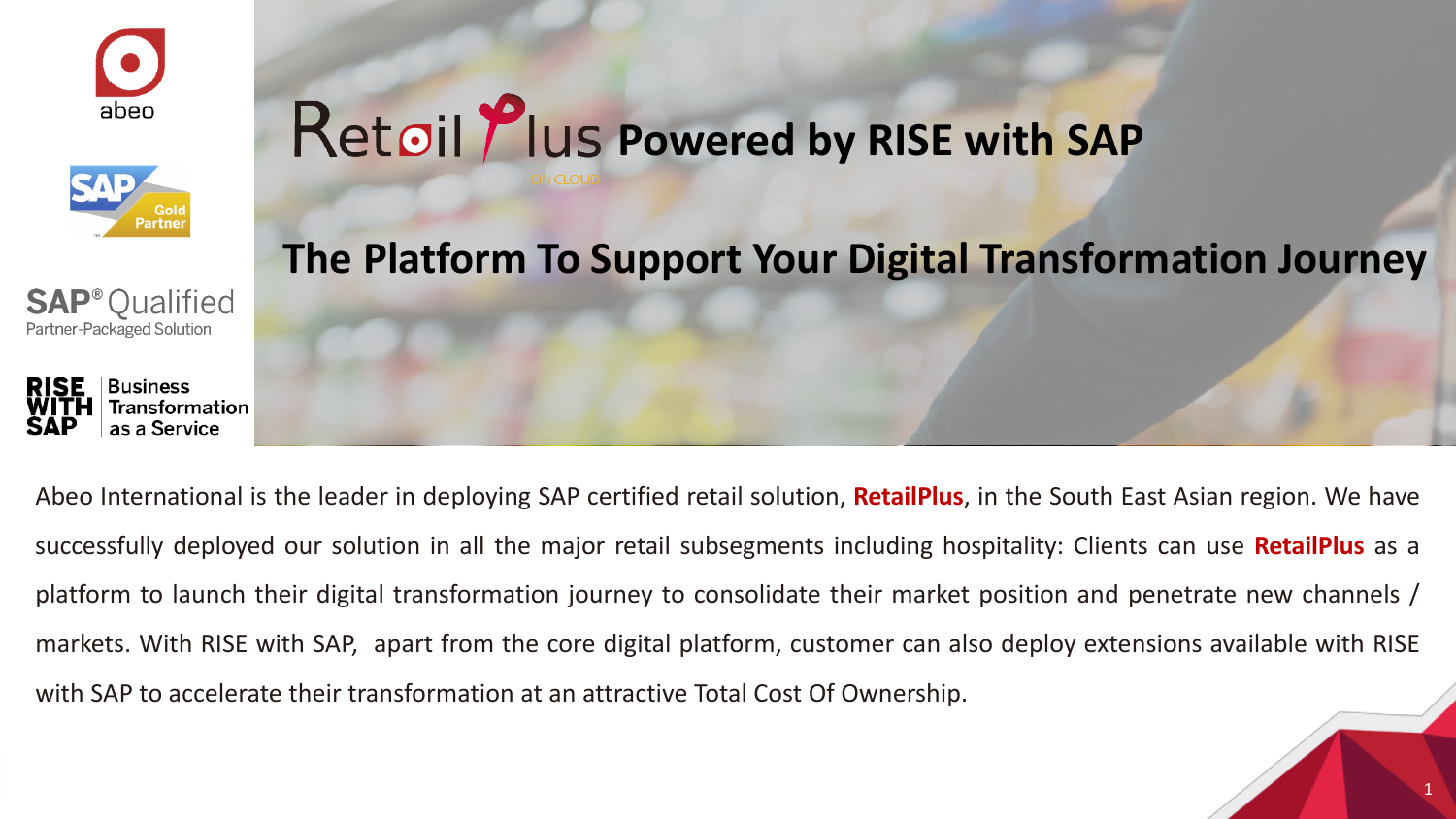

## **SAP<sup>®</sup>Qualified**

Partner-Packaged Solution

**FASHION & APPAREL**



**Basic Scope built on top of Global Best Practices for Retail**





**Core components:**

- SAP S/4 HANA
- Relevant **RetailPlus** solution components for *Grocery, Fashion & Apparel, Consumer Electronics, Food & Beverage and Hospitality*

**CONSUMER ELECTRONICS**



**Integration:** 1 (One) SAP compliant POS system

2 (One) Printer models - 1 laser and 1 dot matrix

**Reports:** Standard Reports from SAP

**Estimated Timeline** *(exclude roll out)*

• Average from *12 weeks* plus 4 weeks post go-live support

### **HOSPITALITY**

abeo

**GROCERY**



### **Estimated Investment**

- Professional Services (Exclude T&E): From USD 295,000
- Subscription : From 420 USD/ FUE/month\*

\*Minimum 60 FUE's | \* 3 Year Contract period | \* Actual license, service costing & scoping will be done during discovery session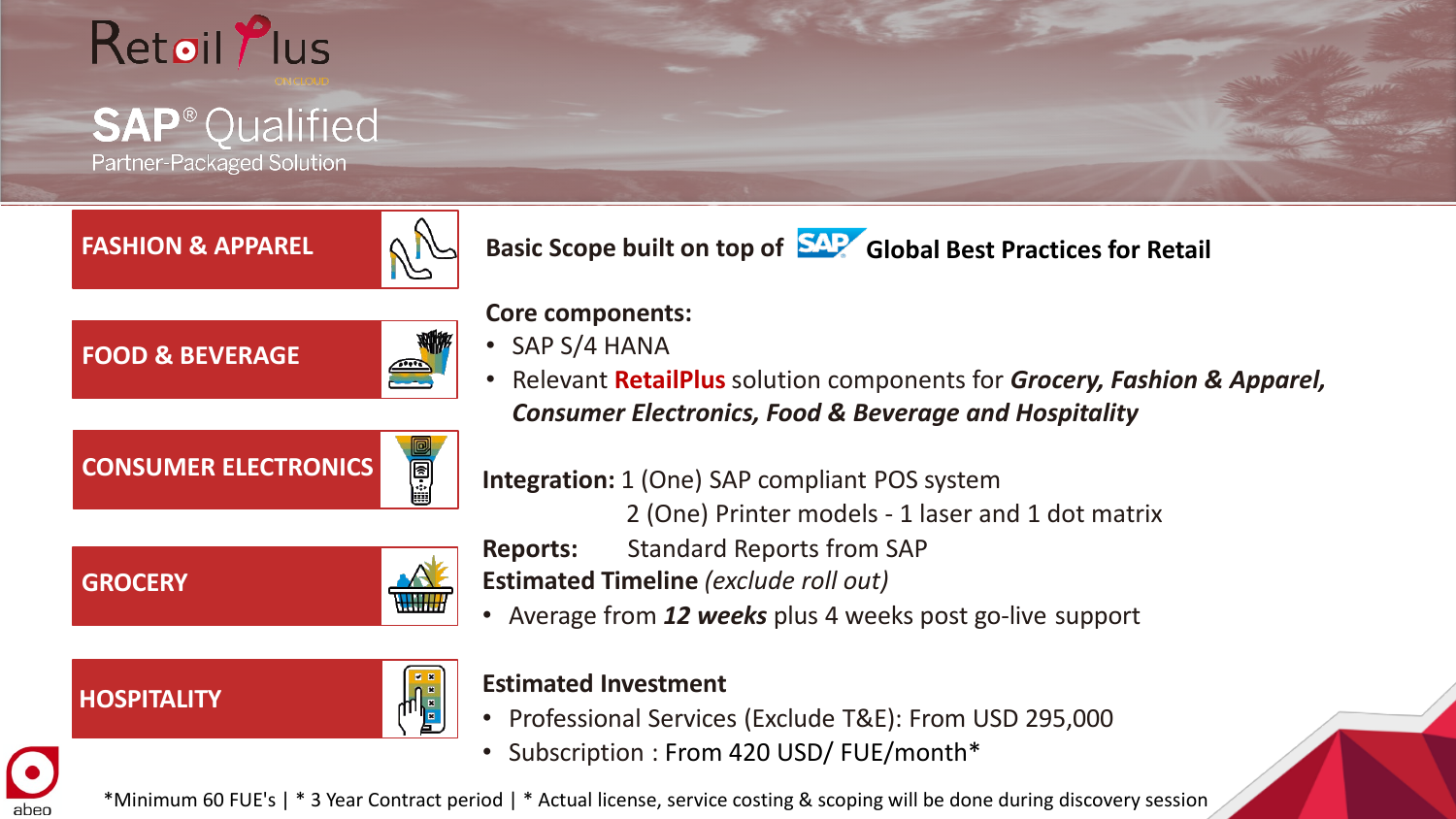

**SAP<sup>®</sup>Qualified** 

**Partner-Packaged Solution** 

## **Optional Components**

### **Optional components:**

- SAP Customer Activity Repository (Highly recommended)
- SAP BW/4HANA
- SAP Analytical Cloud
- Integration to e-commerce platform and other 3<sup>rd</sup> party solutions, e.g. CRM

### **Optional components for Rise With SAP:**

- SAP Business Network Starter Pack \*
	- Ariba Network(Included in license package)
- SAP Business Technology Platform
- \* SAP Business Network to be delivered and implemented by SAP